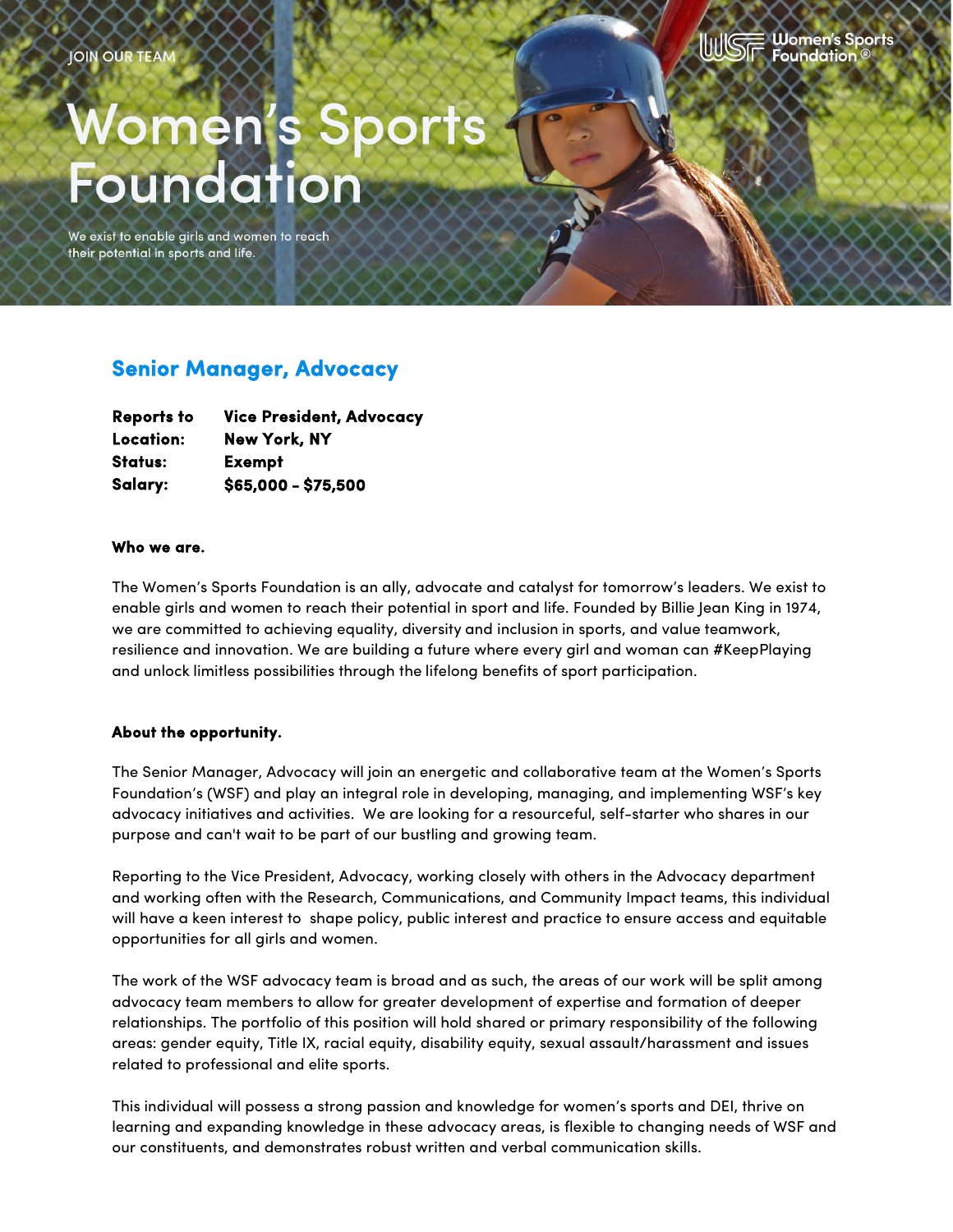## **We will count on you in the following areas.**

- 1. General Advocacy Responsibilities
	- Assist with incoming Title IX, gender equity, and advocacy inquiries (e.g. email, phone)
	- Manage the creation and regular updates of relevant equity statistical documents
	- Maintain a productive and efficient working relationship with the Advocacy Committee, including assisting in the creation and timely distribution of meeting minutes
	- Assist with creation and editing of communications tools as they overlap with WSF advocacy work, including but not limited to weekly advocacy updates, success stories, donor appeals, and overall messaging
	- Assist in the planning and execution of WSF Advocacy's organization of or participation in various conferences and events
- 2. Portfolio of Focus
	- Develop and vet strategies, initiatives, and policies to promote girls' and women's participation in sports as related to assigned portfolio areas and with a primary focus on race and disability equity
	- Manage projects related to portfolio areas including review of quantitative and qualitative research and policy analysis; translate findings for our broader audience
	- Analyze pending regional, federal, and international legislative proposals in portfolio areas as well as administrative policies and regulatory changes, including research on relevant legal precedents and implications
	- In collaboration with the Vice President of Advocacy, implement a comprehensive regional, national, and international policy agenda to meet the needs of our constituents
	- Provide research and insights on regional and national policies for institutions participating in WSF's programs
	- Provide timely and regular policy updates to the Vice President, Advocacy to support advocacy efforts
	- Contribute to other WSF initiatives as appropriate and identify cross cutting issues and projects
	- Participate in relevant coalition efforts
	- Assist in coordination of responses to internal departments or external agencies
	- Collaborate with the Communications and Marketing teams to develop appropriate and inclusive framing and messaging for various presentations and written communications, including print and online communications
- 3. General Responsibilities:
	- Fulfills requests and completes assignments in a timely manner, including meeting established deadlines
	- Promotes a culture of high performance and continuous improvement that values learning and a commitment to quality
	- Contributes to the maintenance and good working relationships with all members of the staff, boards, donors, and the public
	- Contributes to the development and execution of department goals
	- Engages in external activities that build relationships with current and potential partners
	- Demonstrates a commitment to critical organization values and to diversity in all programming materials under his or her control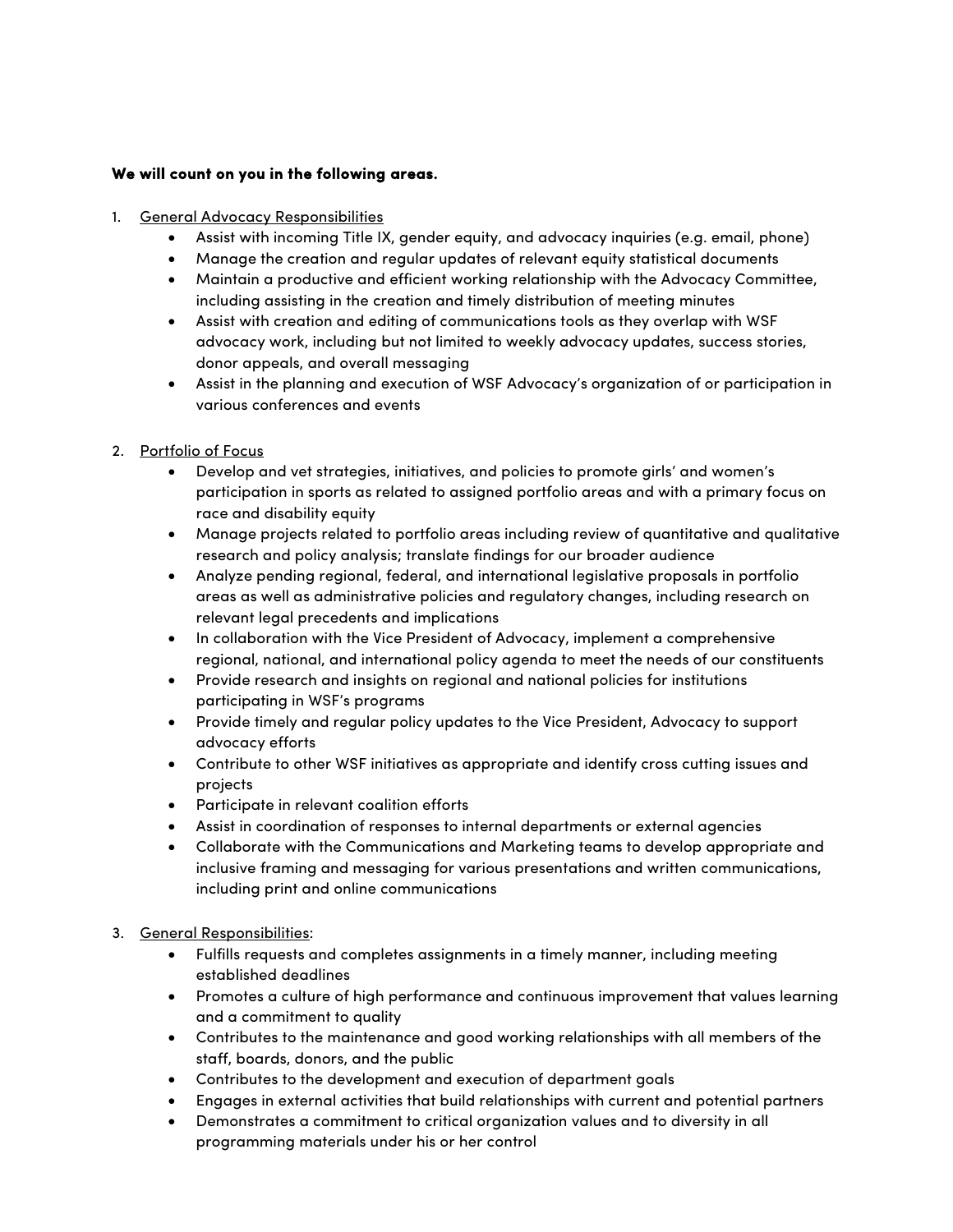- Contributes to the general financial stability and success of the Foundation
- Maintains outreach to internal departments to enhance productivity and program quality; at all times exercising good judgment, maturity and diplomacy
- Performs other related duties as required

### **What makes you stand out.**

The ideal candidate will possess a combination of skills, experiences, and passion in the following areas:

- Excitement for WSF's mission and a strong understanding of women's sports and women athletes
- Passionate knowledge of topics relevant to WSF advocacy work, including Title IX compliance, racial equity, disability equity, and/or inclusion in college and Olympic sports
- Positive and dedicated personality
- Passion to learn, grow, and expand with on-the-job training
- Able to communicate to diverse audiences with diverse agendas
- Excellent interpersonal communication skills and able to interface with donors, partners, and the media at all levels
- Ability to work collaboratively and effectively with people of diverse skills, cultures, and backgrounds
- Has worked as part of a team in coordinating multiple areas of work ideally including advocacy, organizing, and education
- Self-starter and can work independently

#### **What you need to have.**

The ideal candidate must possess a combination of skills, experiences, and education in the following areas:

- Bachelor's degree preferred in communications, public policy, or related field
- Minimum 4-5 years of experience working in relevant field (e.g., advocacy, public policy, etc.)
- Excellent written and verbal communication skills
- Demonstrated ability to work on multiple projects with strong project management skills

#### **What we offer.**

In addition to a competitive salary based on experience, WSF also offers a generous benefits package that includes:

- Medical, vision, and dental insurance
- Disability and life insurance
- Pre-tax medical savings plan
- Generous PTO and leave policies

Currently, we are a hybrid workplace that is subject to change. However, we provide a workplace that nurtures a culture that offers a high degree of flexibility and enables our employees to keep their life balanced.